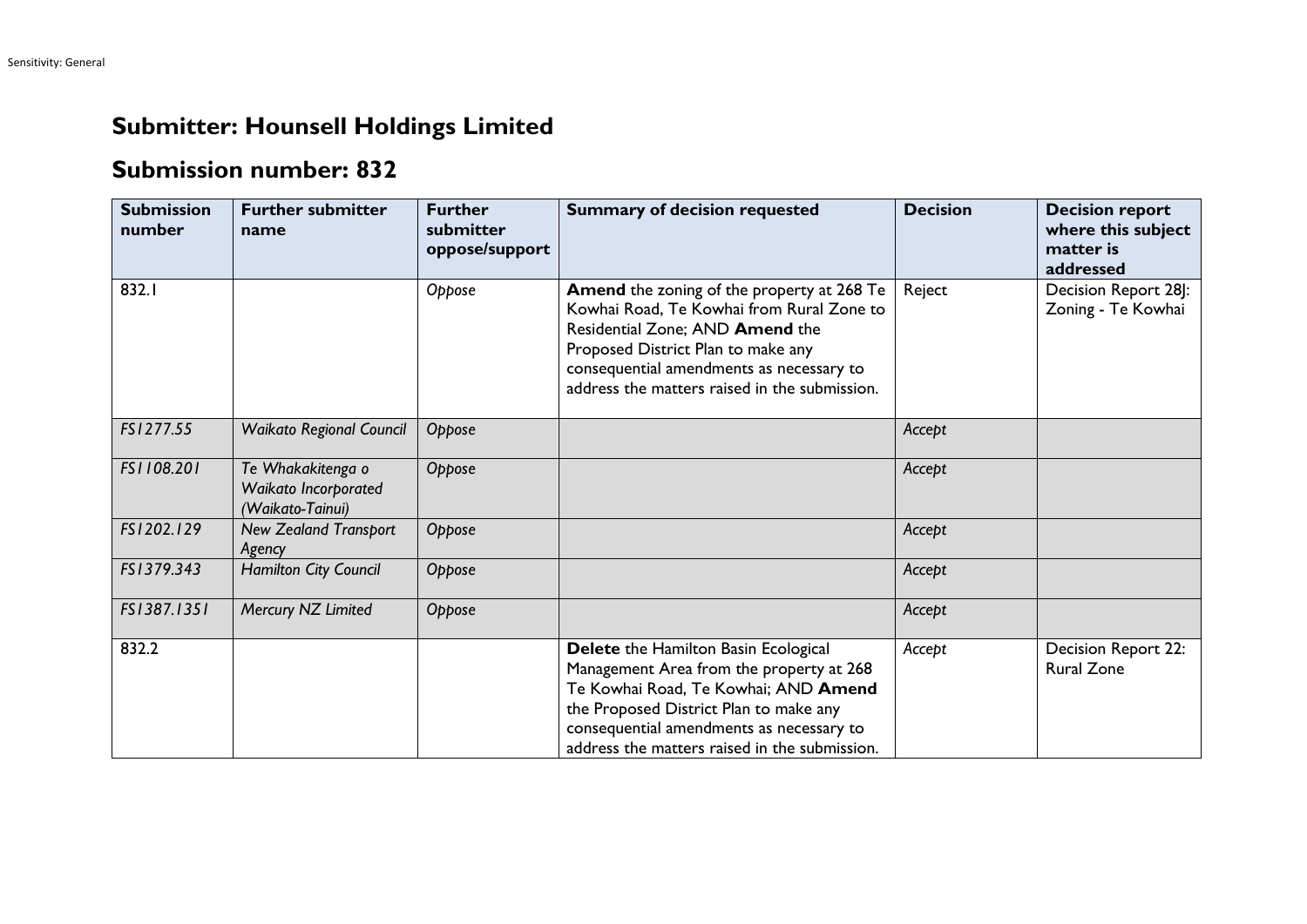| <b>Submission</b><br>number | <b>Further submitter</b><br>name                              | <b>Further</b><br>submitter<br>oppose/support | <b>Summary of decision requested</b>                                                                                                                                                                                                                                                                           | <b>Decision</b> | <b>Decision report</b><br>where this subject<br>matter is<br>addressed |
|-----------------------------|---------------------------------------------------------------|-----------------------------------------------|----------------------------------------------------------------------------------------------------------------------------------------------------------------------------------------------------------------------------------------------------------------------------------------------------------------|-----------------|------------------------------------------------------------------------|
| 832.3                       |                                                               |                                               | <b>Amend the Airport Obstacle Limitation</b><br>Surface for the Te Kowhai Airpark reduce<br>the area to that shown on the Operative<br>Waikato District Plan; AND Amend the<br>Proposed District Plan to make any<br>consequential amendments as necessary to<br>address the matters raised in the submission. | Reject          | Decision Report 26:<br>Te Kowhai Airpark<br>Zone                       |
| FS1339.203                  | <b>NZTE Operations Limited</b>                                | Oppose                                        |                                                                                                                                                                                                                                                                                                                | Accept          |                                                                        |
| 832.4                       |                                                               |                                               | <b>Amend</b> the zoning of the property at 284<br>Onion Road, Te Kowhai from Rural Zone to<br>Residential Zone; AND Amend the<br>Proposed District Plan to make any<br>consequential amendments as necessary to<br>address the matters raised in the submission.                                               | Reject          | Decision Report 28J:<br>Zoning - Te Kowhai                             |
| FS1277.56                   | <b>Waikato Regional Council</b>                               | Oppose                                        |                                                                                                                                                                                                                                                                                                                | Accept          |                                                                        |
| FS1108.202                  | Te Whakakitenga o<br>Waikato Incorporated<br>(Waikato-Tainui) | Oppose                                        |                                                                                                                                                                                                                                                                                                                | Accept          |                                                                        |
| FS1202.130                  | <b>New Zealand Transport</b><br>Agency                        | Oppose                                        |                                                                                                                                                                                                                                                                                                                | Accept          |                                                                        |
| FS1379.344                  | Hamilton City Council                                         | Oppose                                        |                                                                                                                                                                                                                                                                                                                | Accept          |                                                                        |
| FS1387.1352                 | Mercury NZ Limited for<br>Mercury D                           | Oppose                                        |                                                                                                                                                                                                                                                                                                                | Accept          |                                                                        |